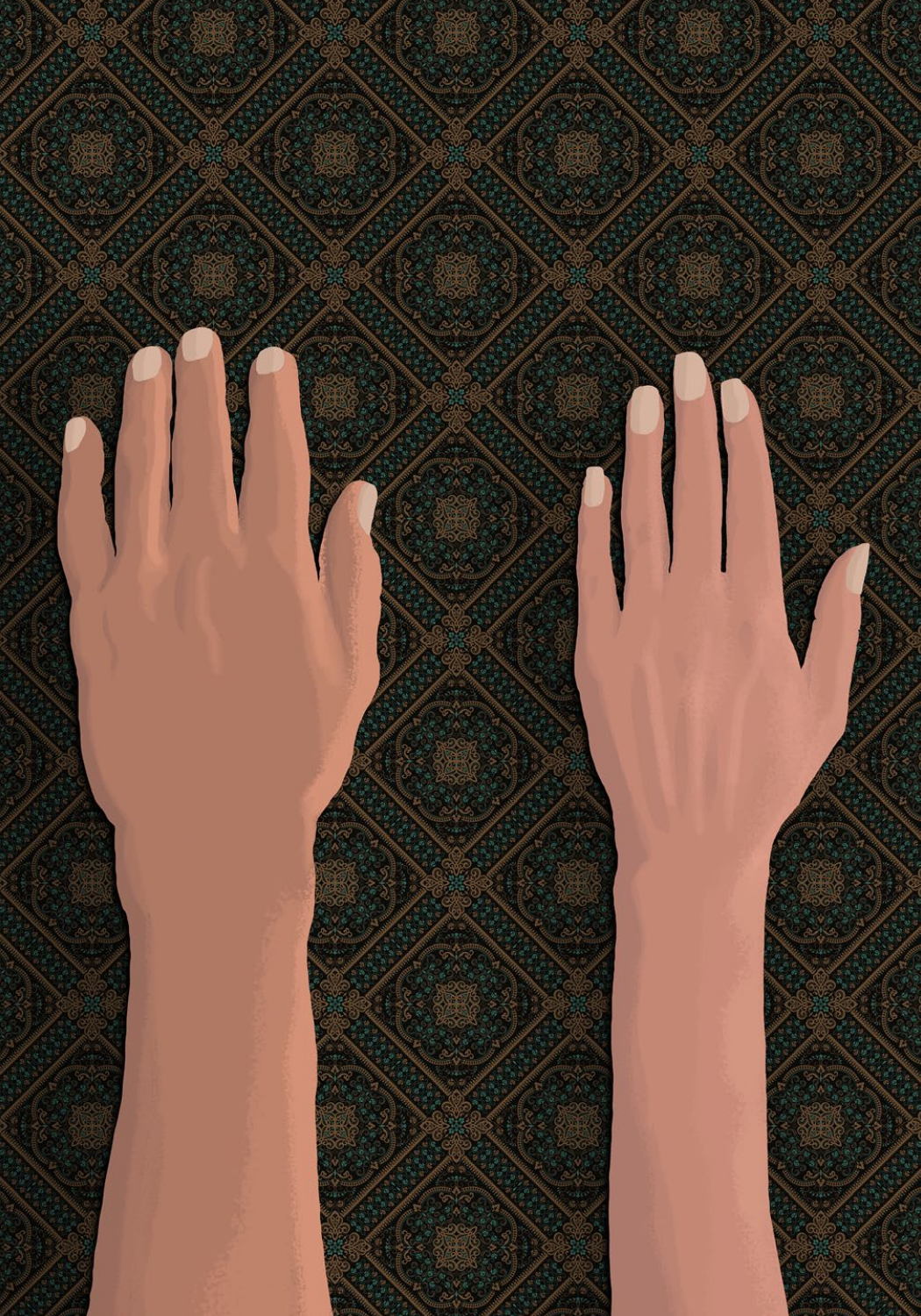## Executive Summary

The uneven recovery from the pandemic has left countries in South Asia with multiple policy challenges, which are exacerbated by the impact of the war in Ukraine. While several countries are navigating rising inflation and growing difficulties to finance fiscal deficits and trade deficits, the region must also chart a new way forward to address rising inequality, unleash new growth potential, and accommodate an energy transition. To reshape their economies, the region cannot avoid redesigning tax systems, increasing competition, and challenging vested interests and existing gender norms. This issue of the *South Asia Economic Focus* describes recent economic developments, analyzes the economic impact on South Asia of the war in Ukraine, presents growth forecasts, provides risk scenarios, and concludes that reshaping economies goes hand in hand with reshaping norms.

## **Chapter 1. Stronger headwinds during recovery**

**Although the region's economy is growing again, the recoveries have been uneven across sectors, countries, and groups of people.** While production and exports of digital services have risen, other sectors like construction, transportation, and tourism have not fully recovered in most countries. While some countries experience a solid rebound in GDP growth, Afghanistan faces a humanitarian crisis, Pakistan a political crisis, and Sri Lanka a balance-of-payments crisis. While high-skilled workers retained jobs during the pandemic, or found new opportunities, only some unskilled migrant workers have returned to jobs in the cities. Moreover, men have been able to find new job opportunities more quickly than women.

**South Asian economies are emerging from the deep COVID-19 recession, burdened by high inflation, rising current account deficits, and deteriorated fiscal balances, which are exacerbated by the impact of war in Ukraine.** Even as the impact of the pandemic on growth is subsiding, partly because of increases in vaccination rates, the economic scars left behind after two years of the pandemic are deep. Inflation and deficits in trade balances reflect supply bottlenecks, pent-up demand, and rising commodity prices in international markets. Support measures and reduced revenues have deteriorated fiscal balances. All these problems have become more pressing because of the immediate impact of the war in Ukraine, which has pushed up prices of oil and other commodities in international markets.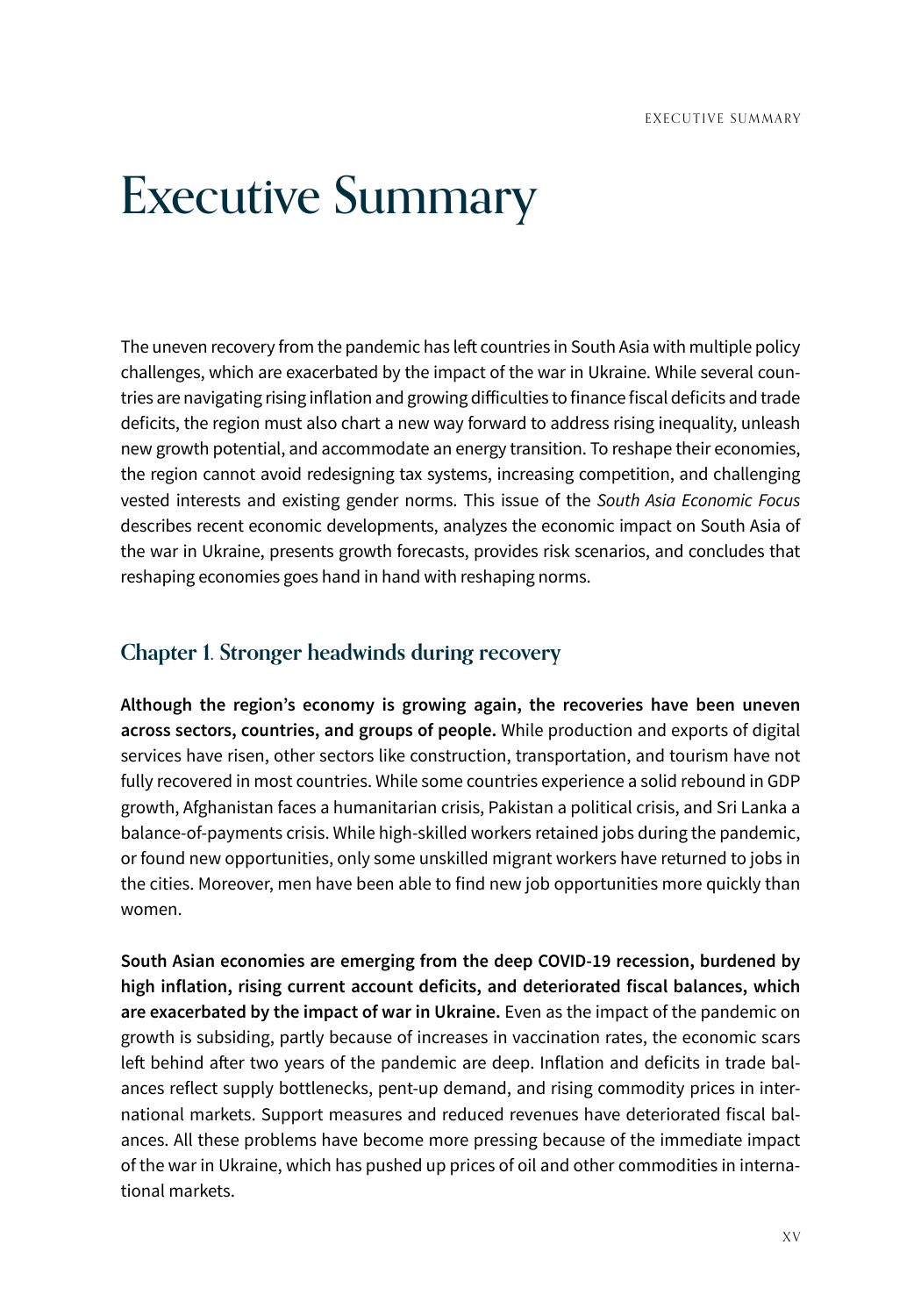**Financial sectors in South Asia, already in relatively weakened positions before COVID-19, were effectively supported during the pandemic, but are facing renewed challenges.**  In 2019, non-performing loan (NPL) ratios for most countries in the region were higher than the average of emerging markets and developing economies. At the start of the COVID-19 pandemic, countries introduced lending support measures, including regulatory forbearance, which were extended during subsequent COVID waves. Loan restructuring with public guarantees alleviated banks' burden to cover potential loan losses and gave banks incentives to provide much-needed liquidity to firms. As a result of these support measures, reported NPL ratios declined during COVID and private sector credit growth was sustained, reaching even 30 and 20 percent growth in Nepal and Pakistan, respectively. However, such fast growth could lead to deterioration of bank asset quality if lender screening is not adequate and, as most moratorium programs have ended, a resurgence in defaults remains possible.

**Carefully designed monetary and fiscal policies are needed to weather the new external shocks on top of the legacies of the pandemic.** There is limited scope for broad fiscal stimulus as fiscal space is limited and, equally important, the major shocks to South Asian economies have been negative supply shocks. As supply is curtailed, broad-based demand stimulus will merely lead to increased inflation. Consequently, it would be better to turn the focus to the quality of government spending. For example, targeted income support for vulnerable households that are struggling with higher food and energy costs is more efficient than price subsidies. There is scope for higher nominal interest rates set by central banks, as higher inflation has reduced real interest rates and financial conditions in international markets are tightening.

## **Chapter 2. Charting the course to a new normal**

**The forecast in this report for South Asia's GDP growth in calendar year 2022 is 6.6 percent, a full 1 percentage point lower than the World Bank forecast published in January of this year.** This downgrade is the net effect of the negative impact of the war in Ukraine and some positive surprises, especially the stronger than anticipated performance of the services sectors. Higher import prices will exert further pressure on the current account balances in the region in 2022. This report estimates that the war could reduce income growth in South Asia this year by 2.2 percentage points, 1.3 percentage point because of slower GDP growth and 0.9 percentage point because of terms-of-trade losses due mostly to higher fuel import prices. Most affected are likely Sri Lanka, which is already struggling to pay the import bills, and Maldives, whose oil imports as a percent of GDP are the largest of all South Asian economies and 20 percent of tourists in Maldives were coming from Russia and Ukraine. Energy subsidies as a percent of GDP are the highest in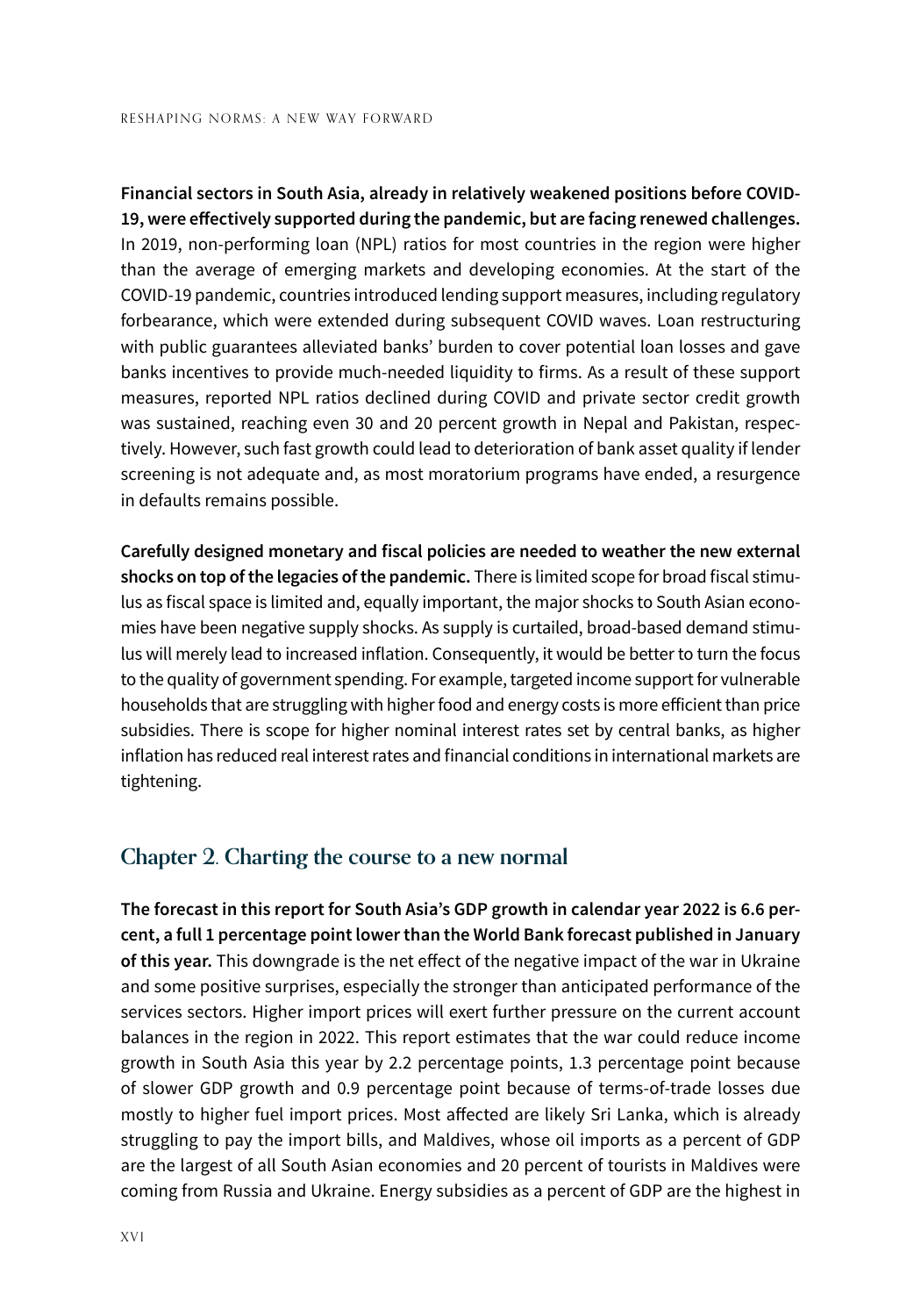Pakistan, which means that the price increase in international markets potentially poses a tough fiscal challenge. Higher food prices complicate humanitarian aid to Afghanistan. Bangladesh would be affected by a potential indirect effect of slowing import demand in Europe.

**In several countries uncertainty has steeply risen and further increases in commodity prices, additional supply disruptions, and tighter financial conditions remain threats for the whole region.** The balance-of-payments crisis, leading to widespread shortages, makes any forecast for Sri Lanka highly uncertain. The halting of data collection in Afghanistan precludes the possibility of a forecast. Three risk simulations for the region are presented in this report: (i) a 24 percent further increase in oil prices in 2022-2024; (ii) additional supply disruptions in global value chains because of lockdowns in Chinese cities or shortages of essential metals like palladium; and (iii) more aggressive than anticipated tightening of monetary policy in advanced economies (AEs). The higher oil price would have more permanent effects, reducing GDP growth by 1.2 percent from baseline. Supply chains would have a large impact in 2022 of 1.5 percent but would be short-lived. The simulation exercise also shows that it would be preferable if strong monetary tightening could be avoided in response to AEs sudden tightening to prevent negative impacts on the health of the financial sectors and the competitiveness of firms in international markets. Even if inflation is slightly higher than baseline, this is preferable assuming inflation expectations are well-anchored.

**High and volatile oil prices have exposed South Asia's vulnerabilities and have underscored the need to become less dependent on fossil-fuel imports.** The dependence on fossil fuels causes, apart from economic problems, also environmental damages, which in turn have a negative impact on the economy. Air pollution is one of the key negative side-effects of the burning of fossil fuels in South Asia. And the burning of fossil fuels obviously also contributes to climate change. The report analyzes the impact of a greening of the tax system, which internalizes the negative externalities in energy prices, and provides an illustrative example of the impact of phasing in a carbon tax. The main objective is to trigger an energy transition towards cleaner and more renewable forms of energy. Such greening of taxation can provide much needed fiscal space in South Asia. This is particularly important given the region's high informality that constraints revenue mobilization from standard tax instruments. The additional fiscal space will still require careful balancing of spending tradeoffs, but opportunities are abundant. The additional revenues can be used for further development of social safety nets, for infrastructure needed to support future growth, and for measures that help adapt to climate change.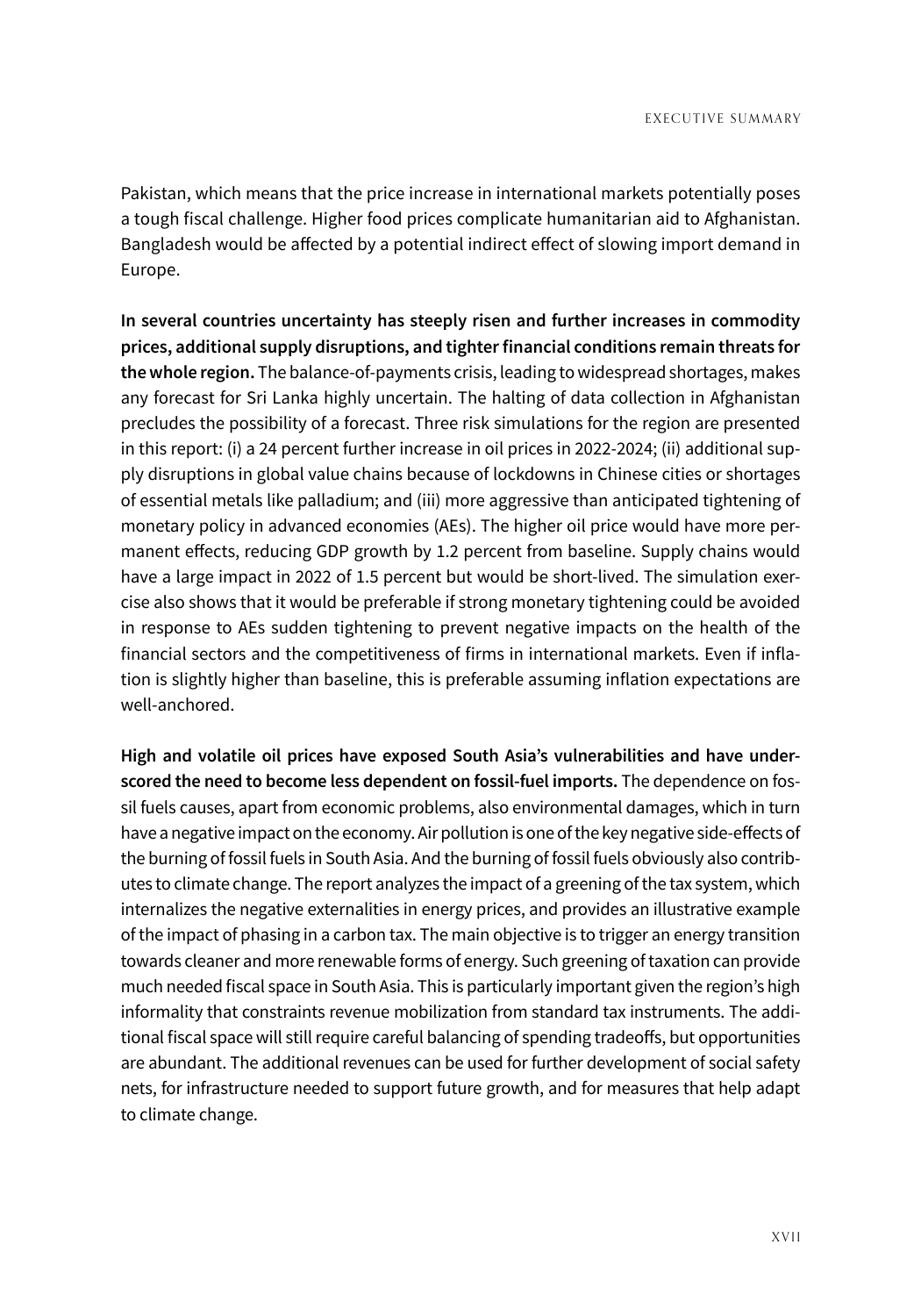## **Chapter 3. Reshaping social norms about gender: A new way forward**

**South Asia lags other regions, apart from Middle East and North Africa, in gender outcomes and in attitudes towards gender equality.** Female labor force participation in many countries of the region is among the lowest in the world, and other related forms of gender inequality (freedom of movement, social interactions, asset ownership, and parents' offspring preference) compare unfavorably to other countries at the same level of development. At the same time, South Asian gender attitudes tend to be more conservative than those in other regions and have become more so over time. Judging by responses to questions on gender attitudes from the World Values Survey, the share of individuals with traditional views in most countries has declined over the past few decades and is now under 50 percent. In the South Asian countries surveyed, however, most individuals still hold these traditional views and these majorities have increased. Women and the more educated tend to hold more progressive views than men and the less educated, respectively.

**Social norms are even more traditional than people's individual attitudes.** Social norms reflect individuals' expectations of what they think their reference group believes is acceptable or appropriate. New data used for this report measures for the first time both norms and attitudes. It finds that South Asian social expectations of gender roles tend to be more conservative than individuals' personal beliefs. Women expect their neighbors to be considerably more conservative than men do.

**Social norms and personal beliefs are important determinants of gender outcomes, such as female labor force participation, even after controlling for the level of economic development.** There is a significant, negative correlation between the level of conservative gender attitudes and women's labor force participation, likely reflecting bidirectional influences. Both social norms and personal beliefs are significantly related to cross-country differences in gender outcomes. Further, social norms are more important than personal beliefs in explaining differences in gender inequality that remain after the influence of economic development is accounted for.

**Traditional social norms about gender tend to persist, despite their negative impact on women's opportunities, the welfare of children, and overall economic growth.** Many norms are sustained despite their origins in long ago economic relationships and concerns that have become irrelevant with income growth and technological progress. The persistence of regressive gender norms may reflect their codification in law, pressures to conform, and the importance of family and communities in rural societies. Those practices include patrilocality (wives moving to husbands' families) and patrilineality (sons' rights to inherit). Regressive gender norms are also perpetuated because they support existing power relationships between men and women, such as control over assets and resources or decision-making